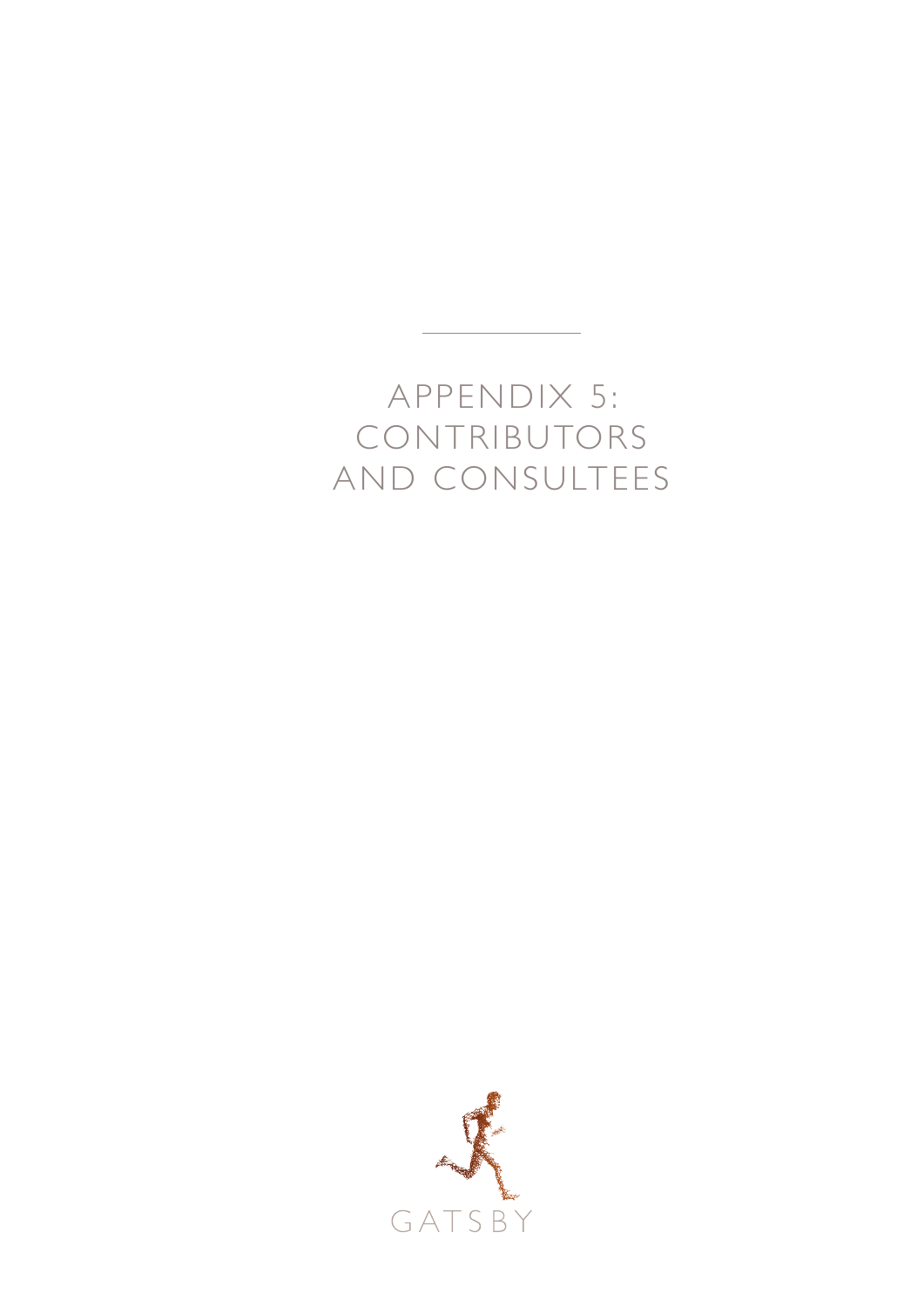## Author of main report

John Holman, University of York

#### **Editor**

Michelle Rea, the Gatsby Foundation

## Authors of country reports

John Holman, University of York Beth Jones, the Gatsby Foundation Ginny Page, the Gatsby Foundation

## Experts in the countries visited

Harrie Eijkelhof, University of Utrecht, Netherlands Jari Lavonen, University of Helsinki, Finland Knut Neumann, IPN, Kiel, Germany Graeme Oliver, La Trobe University, Melbourne, Australia Ramanathan Subramaniam, Nanyang Technological University, Singapore Hannah Sevian, University of Massachusetts, Boston, USA

## Reviewers of the draft report

Mat Hickman, Wellcome Colin Inglis, Boroughbridge High School Beth Jones, Gatsby Foundation Hilary Leevers, Wellcome Knut Neumann, IPN, Kiel, Germany Ginny Page, Gatsby Foundation Hannah Sevian, University of Massachusetts, Boston USA Josie Valentine, St Clement Danes School

#### Consultation on the benchmarks

Ian Abrahams, University of Lincoln Mark Ambler, PricewaterhouseCoopers LLP John Apsey, Edexcel Paul Black, Kings College London Jennifer Brennan, Pye Tait Gill Collinson, STEM Learning Ian Cooksey, Watford Grammar School for Boys Marianne Cutler, Association of Science Education Sarah Dalmedo, Royal Society of Biology Elise Donaldson, Gatsby Foundation (intern) John Dyer, Liverpool Life Sciences Alistair Easterfield, Cambridge UTC Jenni French, Gatsby Foundation Alastair Gittner, Stocksbridge High School Clare Harvey, Royal Society Mat Hickman, Wellcome Penny Holland, Huntington School Murray Hudson, Gratnells Colin Inglis, Boroughbridge High School Steve Jones, CLEAPSS Per Kind, Durham University Mark Langley, STEM Learning Hilary Leevers, Wellcome Cheryl Lloyd, Nuffield Foundation Sharmila Metcalf, Nuffield Foundation